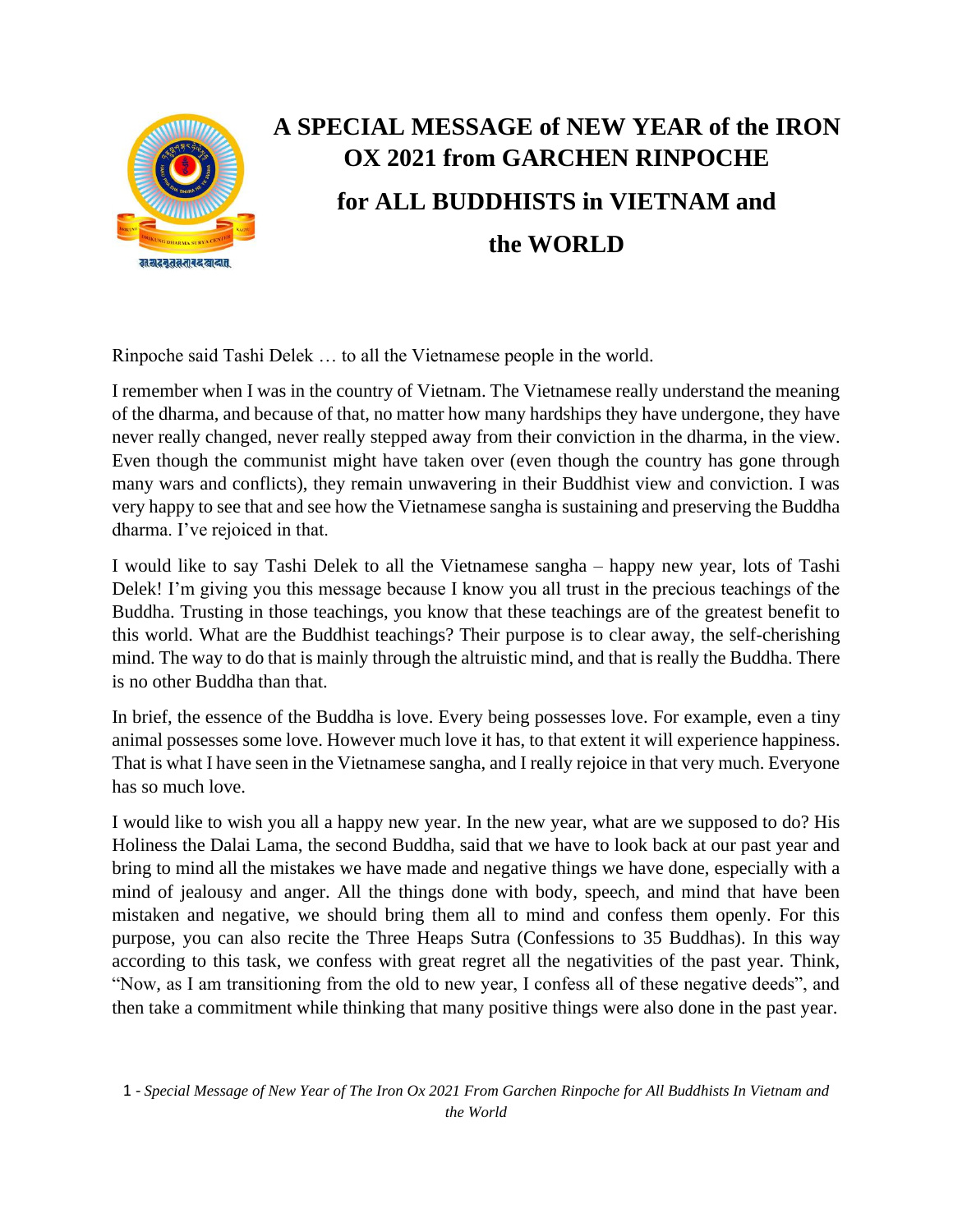Bring to mind all the love and compassion of yourself and others in this world, the love and compassion of all the people in the world, that have arisen. Even if it is a single moment of love, even if it was just one thought of wanting to help, wanting to benefit, even that is great merit. Bring to mind all of these actions done with thoughts in mind of love and compassion – that is what we call merit. Merit is this mind of love, this altruistic mind. It is merit which will lead to temporary happiness in the higher realms and the ultimate happiness of enlightenment. And again, where does merit come from? It comes from love and then all the actions we do with body and speech that come from a mind of love. Whoever has that mind of love, whether it was myself or other beings, I rejoice in that. I rejoice in all that merit. In this way, rejoice in all the merit and all the love and goodness that was generated this year. Think that this is my commitment of the coming year.

The essence of Buddhist teachings is love. It is said that Buddhist teachings are the source of all benefit and happiness. Who was the one who was able to give rise to love where it had not yet arisen, to not let it decline where it had arisen, and to further increase love? It was the Buddha. No one else has done it to the extent the Buddha had done – so bring to mind mainly the Buddhist teachings but also all of other religions in the world, and rejoice in all the things done with a mind of love. Then looking into a new year, think "Now I have completely purified all negative actions, all defilement from the past year, and for the next year I am taking a vow – I will not do this again. I will not allow these negativities to arise within myself. I am stepping into the new year with a completely pure mind, and this new year I will do my best to only practice virtue to do beneficial things that bring about happiness with body, speech, and mind for others. I will abandon even the slightest harm towards others. I will abandon all the harm, all the subtle and coarse forms of harm. I will practice even the slightest virtue. For example, even if it means just to give a little bit of food to an animal, I will do that. Thinking this way, I am going to give up harm entirely, and I will practice the benefit of others as much as I can." Take such a commitment for the next year; regret all the negative things done in the past, confess them, and take a commitment not to repeat them again in the next year.

That pervades wherever you go. For example, if you have one family and there is one good person in the family, then the goodness of that person pervades the entire family with happiness. But it is really the power of love that pervades them with happiness. Think "In the new year I am going to engage in excellent conduct just like that." Make such an aspiration prayer for the new year. In the new year we try to cleanse on a physical level – for example we wash our body and put on new clothes, shoes, ornaments, jewelry, and so on – and similarly now our mind think "I will completely purify my mind, and in the new year I will only engage in positive activity." Please think this way for the next year. For the future, for the next year, make your prayers through the deity, through the Three Jewels, especially to Tara, Achi Chokyi Drolma to increase the happiness of sentient beings and to propagate the Buddhist teachings for the sake of sentient beings.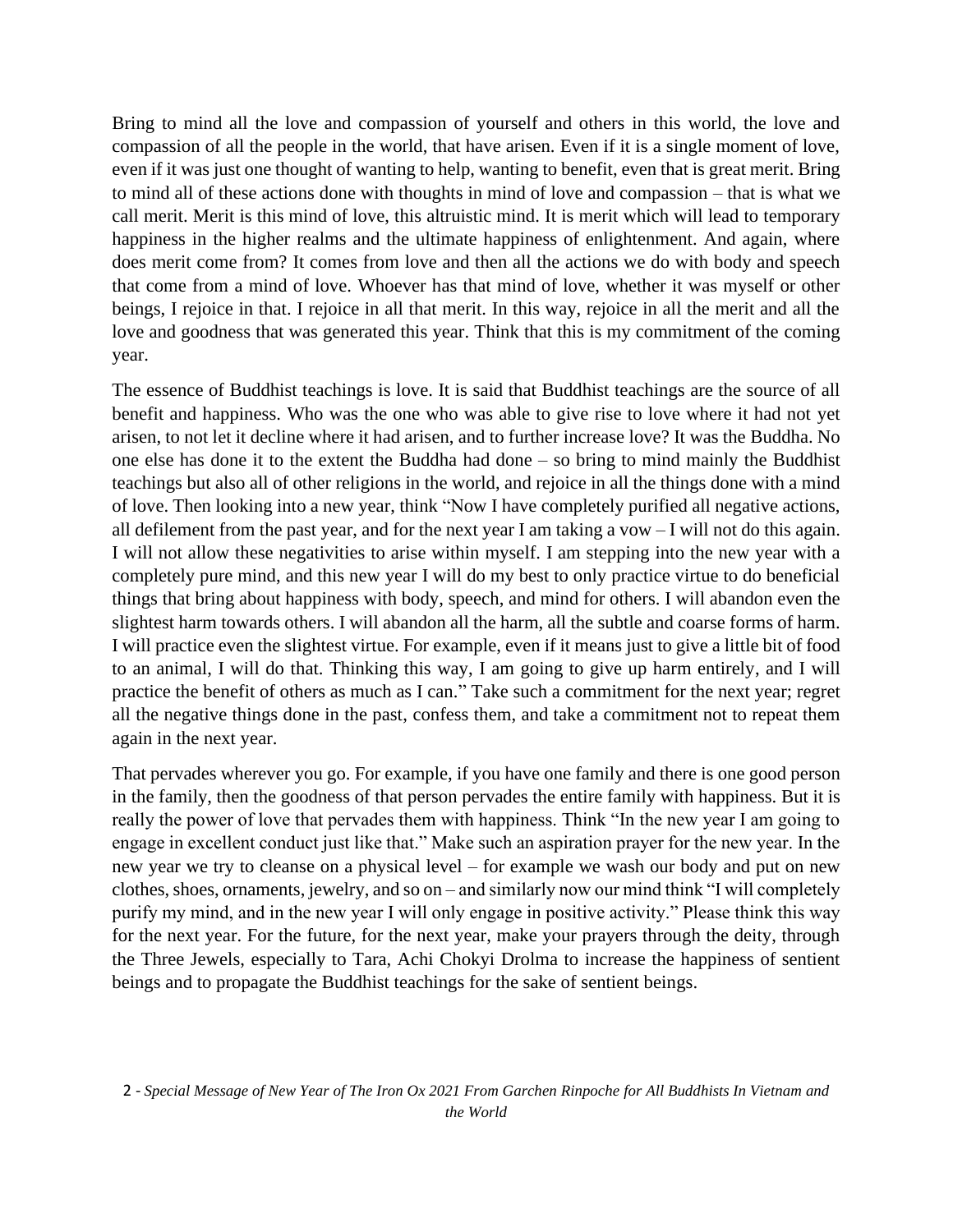We should recite together the World Peace Prayer for the new year and remember that our minds are together. Whoever has love, their minds are together. There is no one who is not together if they just cultivate love. In this world, everyone who possesses love, starting from the Buddha and every other being who possesses love, they become all one. This is the nature of things. It is similar with a negative mind. All those with evil intentions  $-$  like demons, demonic beings, and so on  $$ they also unite their evil minds. All the beings who cause a lot of harm and all the troublemakers in the world also become the same. Think "I will not follow them, but I will follow goodness and benefit." Make such a prayer for the new year. That is really the source of benefit and happiness for yourself and all others. The purpose of yourself and others are not all separate; it is one and the same. The cause of benefit and happiness for self and others is the precious bodhicitta. Think "Even at the cost of my life, I will not forsake bodhicitta."

In the Drikung lineage, in this prayer book that His Holiness Drikung Kyabgon [Chetsang] Rinpoche has spread, there's this prayer where we say:

- "For this purpose until I attain enlightenment, I apply my body, speech, and mind to virtue."
	- o That refers to the relative and ultimate bodhicitta as well as the practice of mahamudra. When you read that, think "This is what I am going to practice from now onward until attaining enlightenment." Then the next line said:
- "Until death I will apply my body, speech, and mind to virtue."
	- o That refers to any virtuous activity that you engage in, such as spinning a prayer wheel. Think "I am going to practice virtue by spinning the prayer wheel as much as I can, as well as I can." Spinning the prayer wheel is actually most important because it combines the practices of body, speech, and mind. Therefore, it is a very easy practice to do that is very profound in meaning. The third line said:
- "From now until this time tomorrow, I will apply body, speech, and mind to virtue."
	- o That refers to your commitment to engaging in practices that are shorter in duration – for example, Nyungne or Nyingne vows, one day vows, certain rituals that we do, certain retreats, a Sadhana practice, and so on – things we do for a certain time or even a certain vow. Even to just hold a single vow, please think "I will keep whichever vow it is to do as well as I can" because this is what will bring happiness in this and future lives. This is what will free you from suffering.

In this world, there is so much suffering because of karma. It is said that if karma is not created, then a result will not be encountered. There are some people in the world who experience so much suffering, and there are others who live like kings and don't suffer at all in the midst of all of that. That's because of the cause they have created. Remember the causes, the workings of karma, cause and effect. Therefore, we say "May all beings have happiness and the causes of happiness." The cause of happiness is love. What's important is not the body – the body is not so precious. It's love that's precious. A person's mind is like their real person, and the body is just like a house. Think,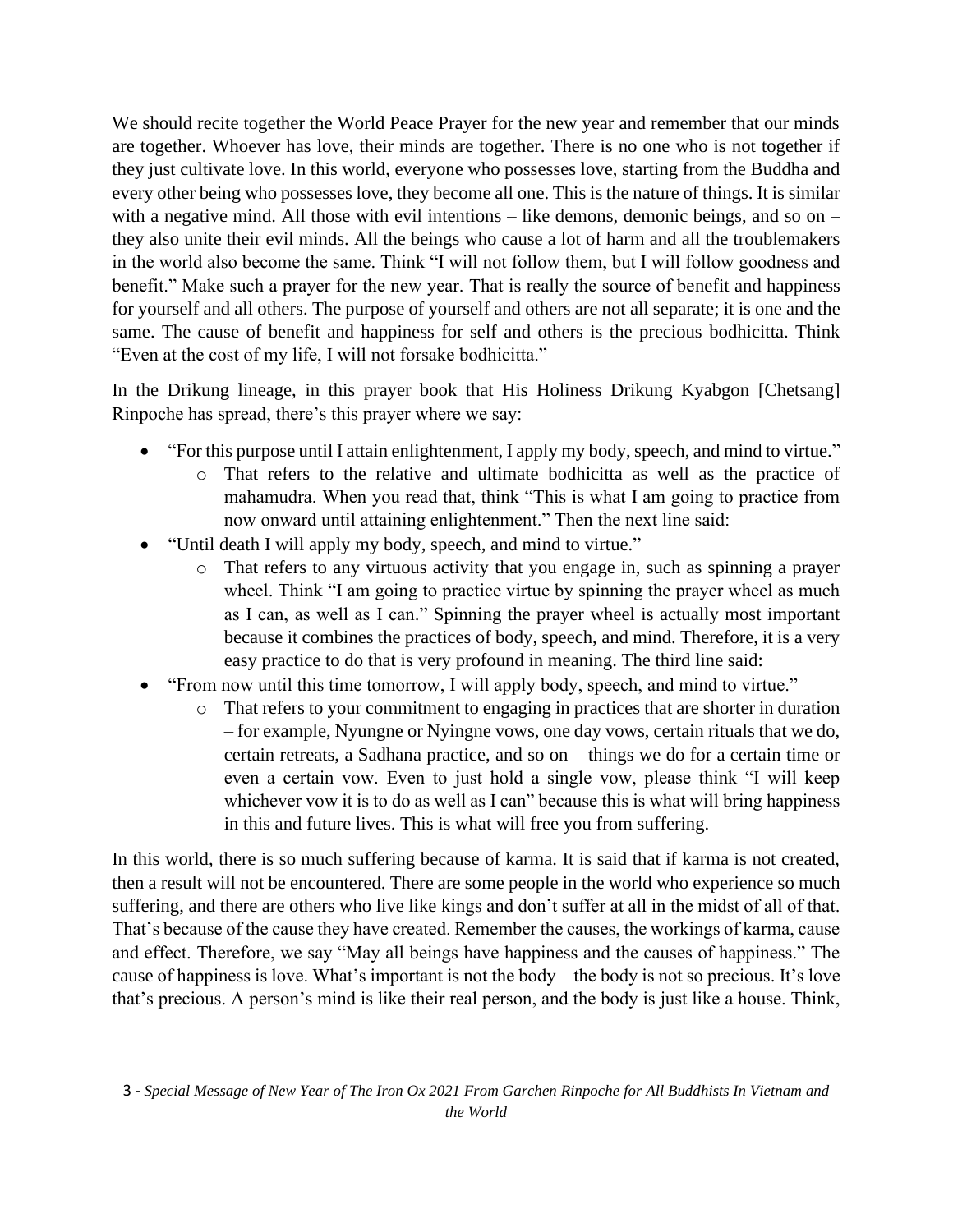"Even at the cost of my life, I will not forsake bodhicitta because that is my only cause of happiness." We say, "May beings be free from suffering and the causes of suffering."

The cause of suffering is the self-cherishing mind. It is the attachment to the self and the aversion against other. Think, "I must give it up. I will give up self-grasping." How can we give it up? We give it up when we cultivate an altruistic mind. When you care about others, you do not think about yourself. When you think about yourself, you do not think about others. That's the cause of happiness and the cause of suffering. If you practice accordingly, then you will temporarily experience the happiness of the higher realms and ultimately attain the state of enlightenment. When you cultivate this precious bodhicitta, it begins with the people around you. You start with your family, and then you extend it to your town, your country, the entire world, and then all sentient beings in these three realms of samsara.

Make such a prayer for the new year of letting go of self-grasping and cultivating love. For the new year, think "The 37 Practices of Bodhisattvas will be my law book, my guidelines. I will follow the 37 Bodhisattva practices." Please study them well and make a commitment to practice according to these 37 practices. I am sending you many Tashi Delek. We are all together. It is our minds that are together. We are together in the mind of love. Lots of Tashi Delek, happy new year!

**\_\_\_\_\_\_\_\_\_\_\_\_\_\_\_\_\_\_\_\_\_\_\_\_\_\_\_\_\_\_\_\_\_\_\_\_\_\_\_\_\_\_\_\_\_\_\_\_\_\_\_\_\_\_\_\_\_\_\_\_\_\_\_\_\_\_\_\_\_\_\_\_\_\_\_\_\_\_**

During the new year, I have mentioned there are 2 prayers that are very important to practice:

- 1. The first is the World Peace Prayer.
	- All Buddhists should recite this together at the new year. It really unifies the sutras and tantras, and it is the foundation of both the 3 jewels and the 3 roots. With love as the basis, we shall recite the World Peace Prayer.
- 2. The second is the 7 Verses of Supplication to Tara for Protection.
	- There are actually 2 Tara prayers, one of which is a short one for the being Tara, the mother of enlightened activities of the 3 times Buddhas. And there is the 7 Verses of Supplication to Tara for Protection. You must understand the relation between the outer, inner, and secret aspects of Tara. What is her connection to the Buddha? That is really shown clearly in the 7 Verses of Supplication to Tara for Protection. It shows her inner and secret nature and how she's connected to our mind and to us like a mother is connected to her child. Ultimately, we need to understand these aspects of Tara, the inner and the secret aspects. These aspects are actually also related to the twofold truth, the relative and ultimate truth. This supplication prayer is extremely precious. When somebody reads this prayer, often they experience a feeling of "my mind really is" and they feel they are together with Tara.